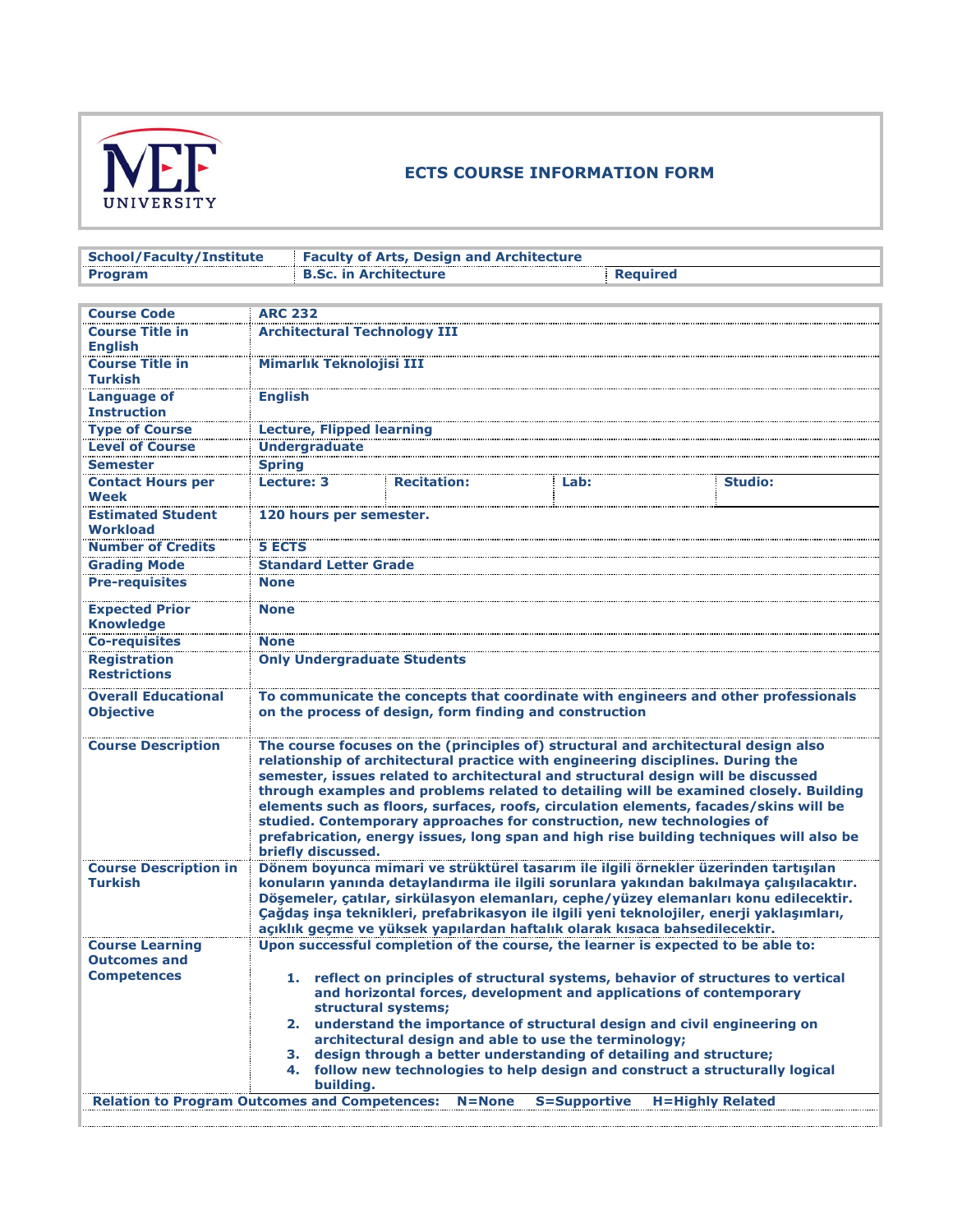| <b>Program Outcomes and Competences</b>                                                                                                                             | <b>Level</b>            | <b>Assessed by</b>   |
|---------------------------------------------------------------------------------------------------------------------------------------------------------------------|-------------------------|----------------------|
|                                                                                                                                                                     | N/S/H                   | Reviews, HW,         |
|                                                                                                                                                                     |                         | Assignment.          |
| 1. Ability to read, write and speak effectively in Turkish and English, equivalent                                                                                  | $\overline{\mathbf{s}}$ |                      |
| to a B2 European Language Passport Level in English.                                                                                                                | $\overline{\mathbf{H}}$ |                      |
| 2. Ability to question and interpret ideas considering diverse points of view;<br>gather and use data, develop concepts related to people, places and the           |                         | HW, BB,<br>Notebook, |
| environment, and make individual decisions.                                                                                                                         |                         | Presentation         |
| 3. Ability to use appropriate graphical methods including freehand and digital                                                                                      | s                       |                      |
| drawing techniques, (ECDL advanced) in order to develop ideas in addition to                                                                                        |                         |                      |
| communicate the process of design.                                                                                                                                  |                         |                      |
| 4. Ability to use fundamental principles of architectural design considering the                                                                                    | н                       | HW, BB,              |
| place, climate, people, society as factors, and simultaneously express present                                                                                      |                         | Notebook,            |
| principles in relevant precedents.                                                                                                                                  |                         | Presentation         |
| 5. Understanding of architectural principles belonging to global and local cultures                                                                                 | s                       |                      |
| shaped by the climatic, technological, socioeconomic, cultural factors, in addition                                                                                 |                         |                      |
| to principles of historic preservation while developing architectural and urban<br>design projects.                                                                 |                         |                      |
| 6. Understanding the theories and methods used to describe the relationship                                                                                         | N                       |                      |
| between human behavior and physical environment; and concurrently                                                                                                   |                         |                      |
| understanding different needs, values, behavioral norms, social and spatial                                                                                         |                         |                      |
| patterns of different cultures.                                                                                                                                     |                         |                      |
| 7. Ability to apply various stages of design processes considering the client and                                                                                   | s                       |                      |
| user needs, which include space and equipment requirements besides site                                                                                             |                         |                      |
| conditions and relevant laws and standards.                                                                                                                         |                         |                      |
| 8. Understanding the role of applied research in determining function, form and                                                                                     | $\overline{\mathbf{s}}$ |                      |
| systems and their impact on human conditions and behavior.                                                                                                          |                         |                      |
| 9. Understanding of the basic principles of static and dynamic structural                                                                                           | н                       | HW, BB,<br>Notebook, |
| behavior that withstand gravity and lateral forces, in addition to the evolution<br>and applications of structural systems.                                         |                         | Presentation         |
|                                                                                                                                                                     | $\overline{\mathbf{s}}$ |                      |
| 10. Ability to apply the principles of sustainability in architectural and urban<br>design projects that aim to preserve the natural and historic resources and     |                         |                      |
| provide healthful environments.                                                                                                                                     |                         |                      |
| 11. Ability to apply the fundamental principles of building and safety systems                                                                                      | $\mathbf{s}$            |                      |
| such as mechanical, electrical, fire prevention, vertical circulation additionally to                                                                               |                         |                      |
| principles of accessibility into the design of buildings.                                                                                                           |                         |                      |
| 12. Understanding the basic principles in the selection of materials, products,                                                                                     | н                       | HW, BB,              |
| components and assemblies, based on their characteristics together with their                                                                                       |                         | Notebook,            |
| performance, including their environmental impact and reuse possibilities.                                                                                          |                         | Presentation         |
| 13. Ability to produce a comprehensive architectural project from the schematic                                                                                     | s                       |                      |
| design phase to design development phase, while integrating structural systems,<br>life safety and sustainability principles.                                       |                         |                      |
| 14. Understanding the principles of environmental systems such as energy                                                                                            | S                       |                      |
| preservation, active and passive heating and cooling systems, air quality, solar                                                                                    |                         |                      |
| orientation, day lighting and artificial illumination, and acoustics; in addition to                                                                                |                         |                      |
| the use of appropriate performance assessment tools.                                                                                                                |                         |                      |
| 15. Ability to choose appropriate materials, products and components in the                                                                                         | $\mathbf{s}$            |                      |
| implementation of design building envelope systems.                                                                                                                 |                         |                      |
| 16. Ability to understand the principles and concepts of different fields in                                                                                        | S                       |                      |
| multidisciplinary design processes and the ability to work in collaboration with                                                                                    |                         |                      |
| others as a member of the design team.                                                                                                                              |                         |                      |
| 17. Understanding the responsibility of the architect to organize and lead design<br>and construction processes considering the environmental, social and aesthetic | $\overline{\mathbf{s}}$ |                      |
| issues of the society.                                                                                                                                              |                         |                      |
| 18. Understanding the legal responsibilities of the architect effecting the design                                                                                  | N                       |                      |
| and construction of a building such as public health and safety; accessibility,                                                                                     |                         |                      |
| preservation, building codes and regulations as well as user rights.                                                                                                |                         |                      |
| 19. Ability to understand the ethical issues involved in the design and                                                                                             | N                       |                      |
| construction of buildings and provide services for the benefit of the society. In                                                                                   |                         |                      |
| addition to the ability to act with social responsibility in global and local scales                                                                                |                         |                      |
| that contribute to the well-being of the society.                                                                                                                   |                         |                      |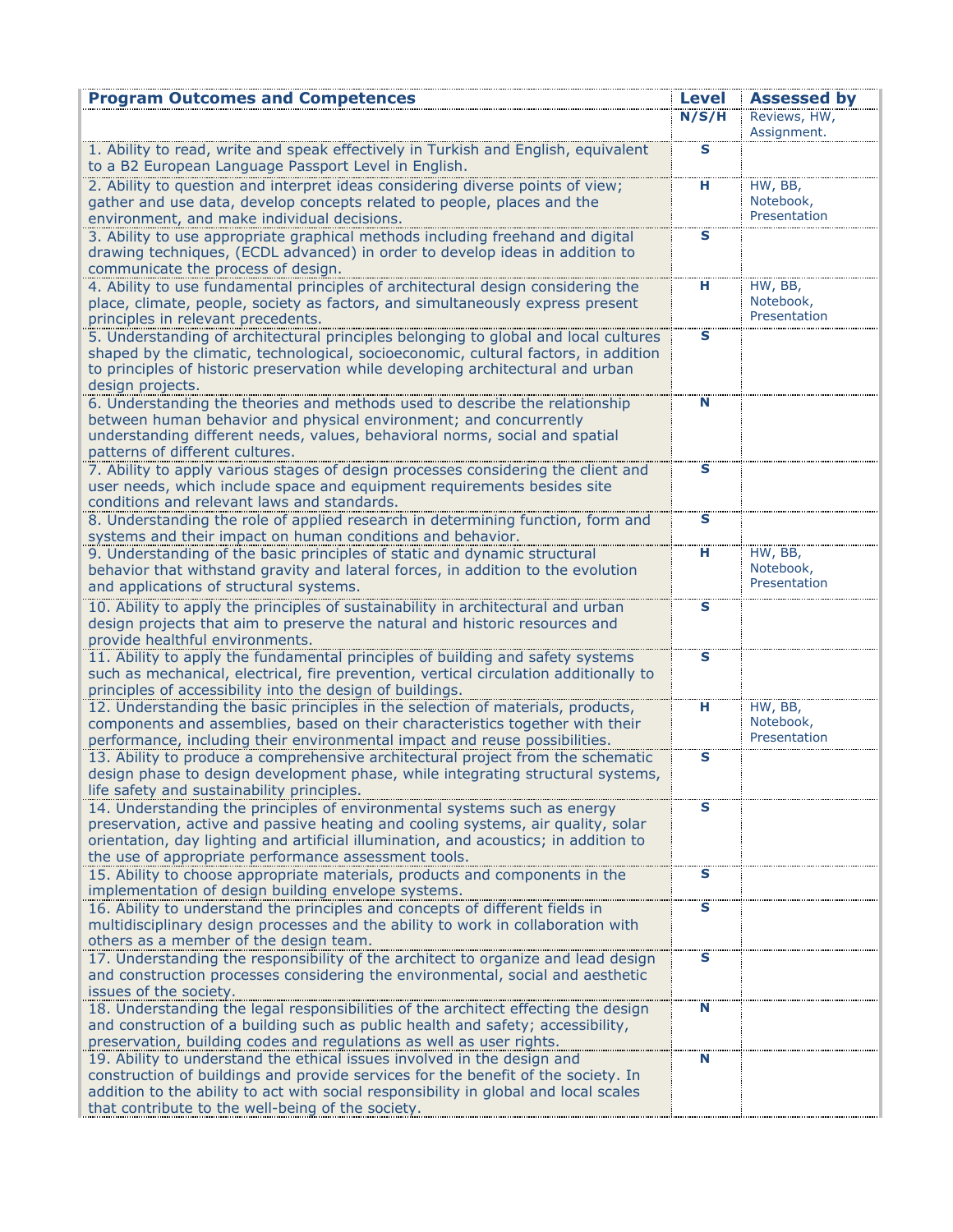| risk management, mediation and arbitration. |                                                                                                        | 20. Understanding the methods for competing for commissions, selecting<br>consultants and assembling teams, recommending project delivery methods,<br>which involve financial management and business planning, time management,                                                                                                                                                                                                                                                                                                                                                                         |  |  |  |
|---------------------------------------------|--------------------------------------------------------------------------------------------------------|----------------------------------------------------------------------------------------------------------------------------------------------------------------------------------------------------------------------------------------------------------------------------------------------------------------------------------------------------------------------------------------------------------------------------------------------------------------------------------------------------------------------------------------------------------------------------------------------------------|--|--|--|
| <b>Prepared by and Date</b>                 | <b>İrem Korkmaz 10.03.2020</b>                                                                         |                                                                                                                                                                                                                                                                                                                                                                                                                                                                                                                                                                                                          |  |  |  |
| Semester                                    | <b>Spring 2019 - 2020</b>                                                                              |                                                                                                                                                                                                                                                                                                                                                                                                                                                                                                                                                                                                          |  |  |  |
|                                             | Dr. Kürşad ÖZDEMİR                                                                                     |                                                                                                                                                                                                                                                                                                                                                                                                                                                                                                                                                                                                          |  |  |  |
| <b>Course Contents</b>                      | Week                                                                                                   | <b>Topic</b>                                                                                                                                                                                                                                                                                                                                                                                                                                                                                                                                                                                             |  |  |  |
|                                             | 1.                                                                                                     | <b>Introduction - Technological Experiments, Pavilions</b><br><b>Floors, Plates, Topological Surfaces, Types and Design Principles</b>                                                                                                                                                                                                                                                                                                                                                                                                                                                                   |  |  |  |
|                                             | 2.                                                                                                     | <b>Through Examples</b>                                                                                                                                                                                                                                                                                                                                                                                                                                                                                                                                                                                  |  |  |  |
|                                             | з.                                                                                                     | Roofs, Types and Design Principles Through Examples<br>Facades and Skins, Types and Design Principles Through Examples                                                                                                                                                                                                                                                                                                                                                                                                                                                                                   |  |  |  |
|                                             | 4.                                                                                                     |                                                                                                                                                                                                                                                                                                                                                                                                                                                                                                                                                                                                          |  |  |  |
|                                             | 5.                                                                                                     | <b>Facades and Skins, Types and Design Principles Through Examples</b>                                                                                                                                                                                                                                                                                                                                                                                                                                                                                                                                   |  |  |  |
|                                             | 6.                                                                                                     | <b>Prefabrication, Principles and Technology Through Examples</b>                                                                                                                                                                                                                                                                                                                                                                                                                                                                                                                                        |  |  |  |
|                                             | $\overline{z}$ .                                                                                       | <b>Energy Issues, Principles and Technology Through Examples /</b>                                                                                                                                                                                                                                                                                                                                                                                                                                                                                                                                       |  |  |  |
|                                             | 8.                                                                                                     | <b>Discussion Session</b><br><b>Energy Issues, Principles and Technology Through Examples /</b><br><b>Discussion Session</b>                                                                                                                                                                                                                                                                                                                                                                                                                                                                             |  |  |  |
|                                             | 9.                                                                                                     | Architectural Elements, Windows, Doors, Stairs, Ramps, Types and                                                                                                                                                                                                                                                                                                                                                                                                                                                                                                                                         |  |  |  |
|                                             |                                                                                                        | <b>Design Principles Through Examples / Discussion Session</b>                                                                                                                                                                                                                                                                                                                                                                                                                                                                                                                                           |  |  |  |
|                                             | 10.<br>11.                                                                                             | <b>Field Study</b><br>Long Span Buildings and Their Design Principles Through Examples /                                                                                                                                                                                                                                                                                                                                                                                                                                                                                                                 |  |  |  |
|                                             |                                                                                                        | <b>Discussion Session</b>                                                                                                                                                                                                                                                                                                                                                                                                                                                                                                                                                                                |  |  |  |
|                                             | 12.                                                                                                    | Long Span Buildings and Their Design Principles Through Examples /<br><b>Discussion Session</b>                                                                                                                                                                                                                                                                                                                                                                                                                                                                                                          |  |  |  |
|                                             | 13.<br>14.                                                                                             | <b>Presentationa</b><br>High Rise Buildings and Their Design Principles Through Examples /                                                                                                                                                                                                                                                                                                                                                                                                                                                                                                               |  |  |  |
|                                             | 15.                                                                                                    | <b>Discussion Session</b><br><b>Final Examination Period</b>                                                                                                                                                                                                                                                                                                                                                                                                                                                                                                                                             |  |  |  |
|                                             | 16.                                                                                                    | <b>Final Examination Period</b>                                                                                                                                                                                                                                                                                                                                                                                                                                                                                                                                                                          |  |  |  |
| <b>Required/Recommen</b>                    | <b>Recommended Readings:</b>                                                                           |                                                                                                                                                                                                                                                                                                                                                                                                                                                                                                                                                                                                          |  |  |  |
| ded                                         |                                                                                                        | Bizley, G. (2010) Architectural Detail I-I, Elsevier Ltd.                                                                                                                                                                                                                                                                                                                                                                                                                                                                                                                                                |  |  |  |
| <b>Readings</b>                             |                                                                                                        | Boake, T.M. (2014) Diagrid Structures, Systems Connections and Details, Birkhauser.<br>Deplazes, A. (eds.) (2005) Constructing Architecture, Birkhauser.                                                                                                                                                                                                                                                                                                                                                                                                                                                 |  |  |  |
|                                             |                                                                                                        | Flury, A.(ed.) (2012) Cooperation The Engineer and the Architect, Birkhauser                                                                                                                                                                                                                                                                                                                                                                                                                                                                                                                             |  |  |  |
|                                             |                                                                                                        | Kara, H. and Georgoulias, A. (ed.) (2012) Interdisciplinary Design New Lessons from                                                                                                                                                                                                                                                                                                                                                                                                                                                                                                                      |  |  |  |
|                                             | Architecture and Engineering, GSD Harvard, Actar.<br>Kubo, M. (ed.) (2002) The Yokohama Project, Actar |                                                                                                                                                                                                                                                                                                                                                                                                                                                                                                                                                                                                          |  |  |  |
|                                             | Lewis, P., Tsurumaki, M. and Lewis, D.J. (2016) Manual of Section. Princeton University                |                                                                                                                                                                                                                                                                                                                                                                                                                                                                                                                                                                                                          |  |  |  |
|                                             | Press<br>Nordenson, G. (2016) Reading Structures: 39 Projects and Built Works 1983-2011, Lars Müller   |                                                                                                                                                                                                                                                                                                                                                                                                                                                                                                                                                                                                          |  |  |  |
|                                             | Publishers.                                                                                            |                                                                                                                                                                                                                                                                                                                                                                                                                                                                                                                                                                                                          |  |  |  |
|                                             |                                                                                                        | Schittich, C. (2006) Building Skins, Birkhauser.                                                                                                                                                                                                                                                                                                                                                                                                                                                                                                                                                         |  |  |  |
| <b>Teaching Methods</b>                     |                                                                                                        | The course will have presentations by the instructor as well as extensive discussion by<br>the class. After the 6th week there will be additional time for group or individual<br>in-class activity. This time is booked for discussions and short presentations about<br>case studies and also coordination/ preparation for end term final assignment. Each<br>student has to have their own sketchbook/notebook for the course and it is expected<br>to use this sketchbook/notebook during the term both on and off the course.<br>Sketchbooks will be graded and will be part of the overall grade. |  |  |  |
| <b>Homework and</b>                         |                                                                                                        | 3 Assessment Tests on Blackboard and 1 Final Presentation                                                                                                                                                                                                                                                                                                                                                                                                                                                                                                                                                |  |  |  |
| <b>Projects</b><br><b>Laboratory Work</b>   |                                                                                                        |                                                                                                                                                                                                                                                                                                                                                                                                                                                                                                                                                                                                          |  |  |  |
| <b>Computer Use</b>                         | Yes                                                                                                    |                                                                                                                                                                                                                                                                                                                                                                                                                                                                                                                                                                                                          |  |  |  |
| <b>Other Activities</b>                     |                                                                                                        |                                                                                                                                                                                                                                                                                                                                                                                                                                                                                                                                                                                                          |  |  |  |